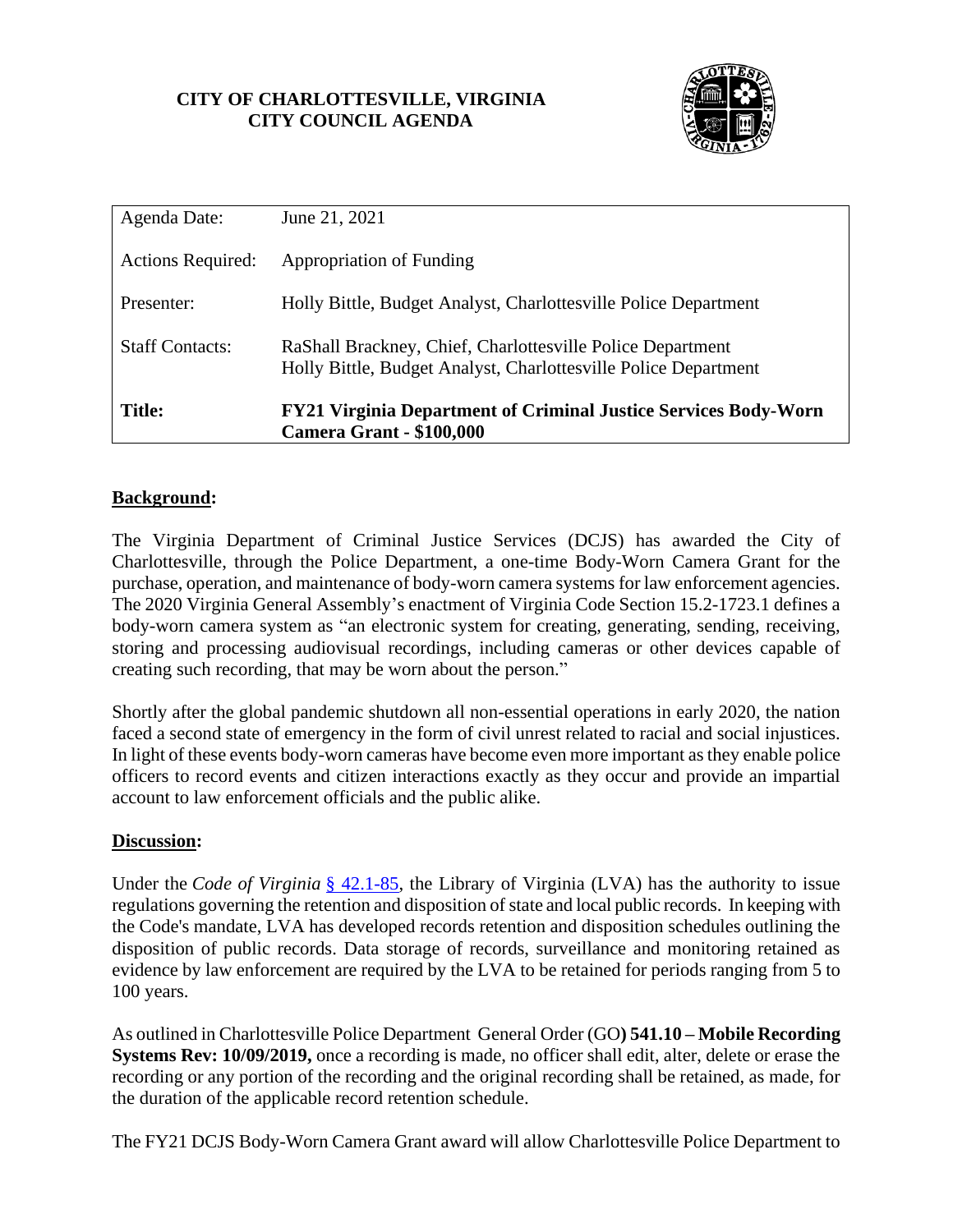purchase 12 months of data licensing fees to help the department comply with the Library of Virginia records retention and disposition schedules.

# **Alignment with City Council's Vision and Strategic Plan:**

This project supports Goal 2 of the Strategic Plan, to be a Healthy and Safe City.

# **Community Engagement**:

N/A

# **Budgetary Impact:**

This has no additional impact on the General Fund. The required local match of \$50,000 will come from funds previously appropriated as part of the Charlottesville Police Department's FY 2021 adopted budget. The local match will pay for 12 months of standard data licensing fees for up to 75 officer accounts. Grant funds will be used to pay for 12 months of unlimited storage licenses for 25 Command and Supervisory staff accounts.

The grant funds will be expensed and reimbursed to a Grants Fund.

## **Recommendation:**

Staff recommends approval and appropriation of grant funds.

# **Alternatives**:

If grants funds are not appropriated, additional City funds will be required to keep the police department into compliance with the Library of Virginia retention schedule for the storage of records, surveillance and monitoring retained as evidence.

## **Attachments**:

Resolution Appropriating Funding